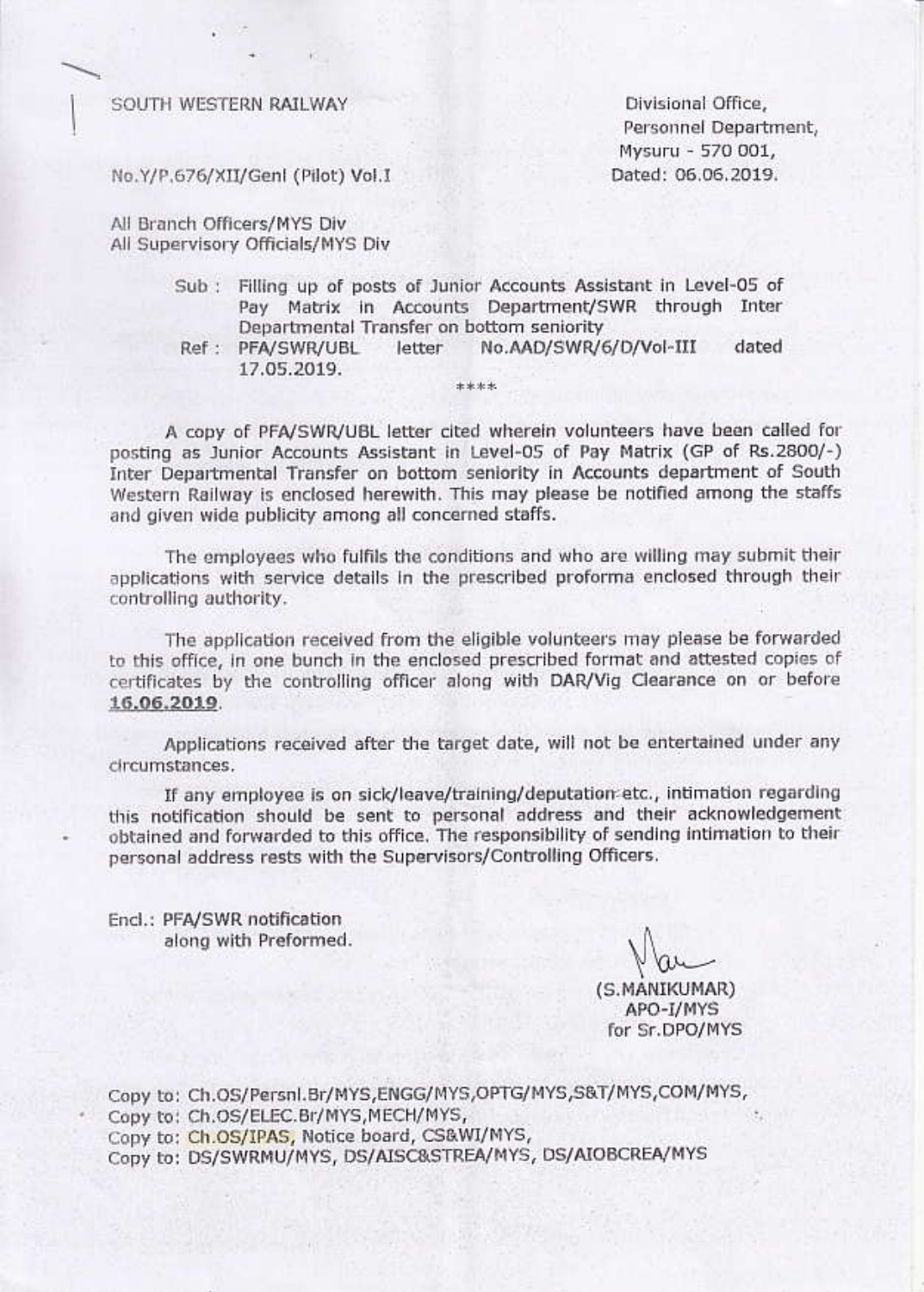



Office of the Principal Financial Advisor South Western Railway Rail Soudha, Gadag Rd, Hubli - 580 020. Tel & FAX: 0836-2289832 (BSNL) 25124(Rly)

### No: AAD/SWR/6/D/Vol-III

Date: 17.05.2019

All PHODs/SWR/UBL,DRMs/UBL,SBC & MYS, CWMs/UBLS, MYSS, CAO/CN/BNC, Registrar/RCT/SBC, CCO/Claims/SBC, Chairman/RRB/BNC

> Sub: Filling up of the posts of Junior Accounts Assistant in Level 5 of 7<sup>th</sup> CPC in Accounts Department/SWR through Inter Departmental Transfer on bottom seniority \*\*\*\*\*\*\*

It is proposed to fill up the posts of Junior Accounts Assistant in level 5 of 7<sup>th</sup> CPC in Accounts Department of South Western Railway, Hubli from amongst serving staff in South Western Railway through Inter Departmental Transfers on bottom seniority as detailed below:-

- Name of the post : Junior Accounts Assistant i.
- Scale of the post : Level 5 of 7<sup>th</sup> CPC ii.
- iii. Number of posts to be filled : 22(most of the posts are in Hubli) **Eligibility Criteria**
- 1. All serving graduates working in Group 'C'post in Level 5 and above of 7<sup>th</sup> CPC on regular measure.
- 2. Staff should have minimum 10(Ten) years of service remaining.

Preference will be given to candidates, who are, possessing CA/ICWA, Commerce Graduates/Post Graduates and Diploma/Degree in IT. The inter departmental transfer to Accounts department is on bottom seniority only.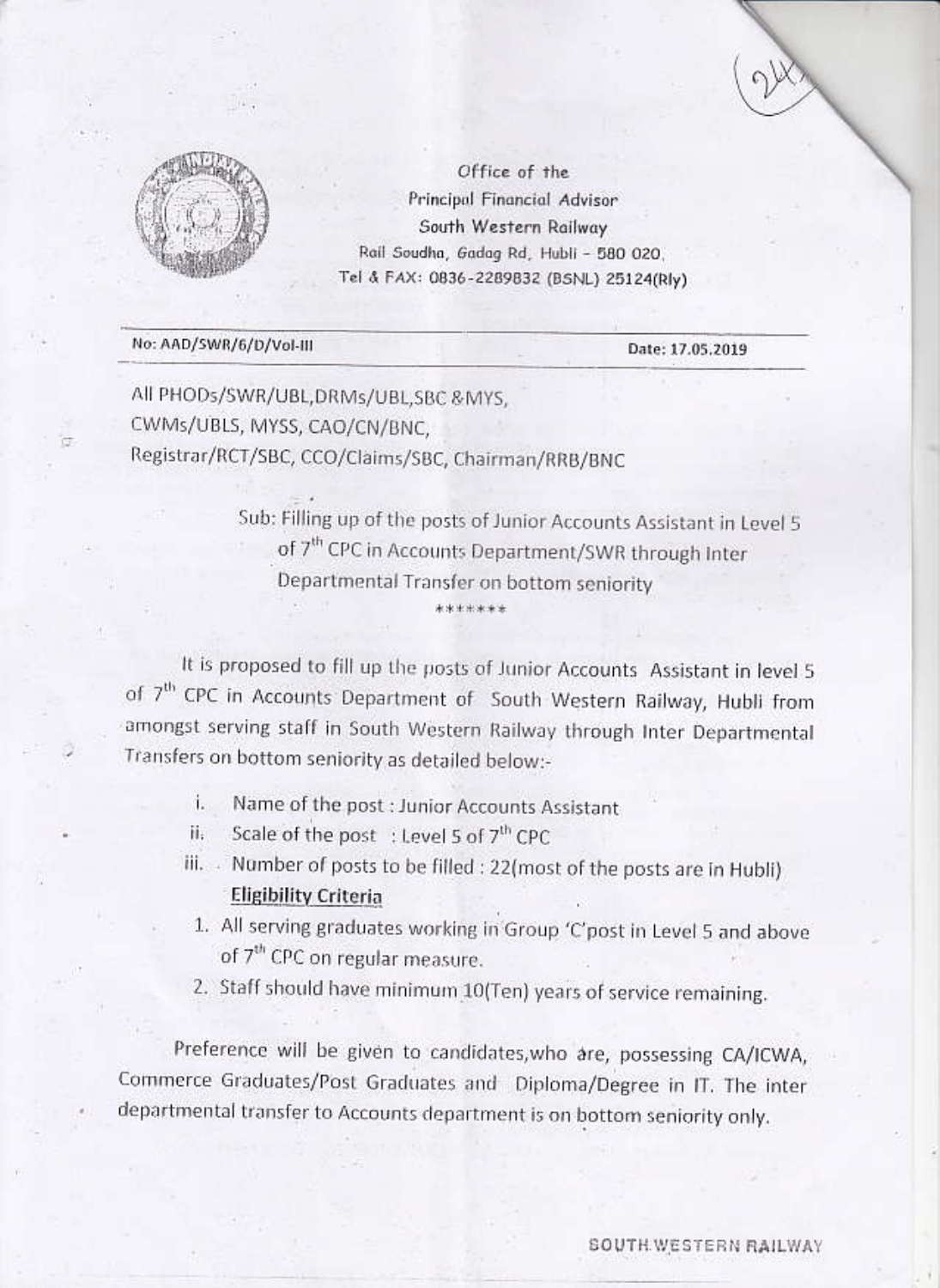## **BOUTH WESTEP**

Applications along with attested copies of certificates as proof of educational qualification received from the eligible staff may be forwarded to the PFA/SWR's office on or before 16.06.2019 through Personnel Branch of respective units. Candidates who have applied for the post of Junior Accounts Assistant in response to this office earlier notification are also required to submit the fresh applications if they are interested to opt Junior Accounts Assistants post as notified in this notification.

The personnel Officer of HQ/ Division/Unit should verify the particulars of each employee and certify the correctness and forward the applications to PFA/HQ in one bunch on or before 01.07.2019.

Applications received without proper certification by the Personnel Officer will not be entertained.

A specimen application is enclosed herewith. Kindly acknowledge the receipt of this letter. Encl: One Proforma.

(Shivshankar Murmu) Dy.CAO/G For PFA/SWR/UBL

Copy to: General Secretary/SWRMU/Hubli

 $\mathcal{L}_{\mathcal{F}_{\mathcal{F}}}$ 

 $\mathbf{r}$